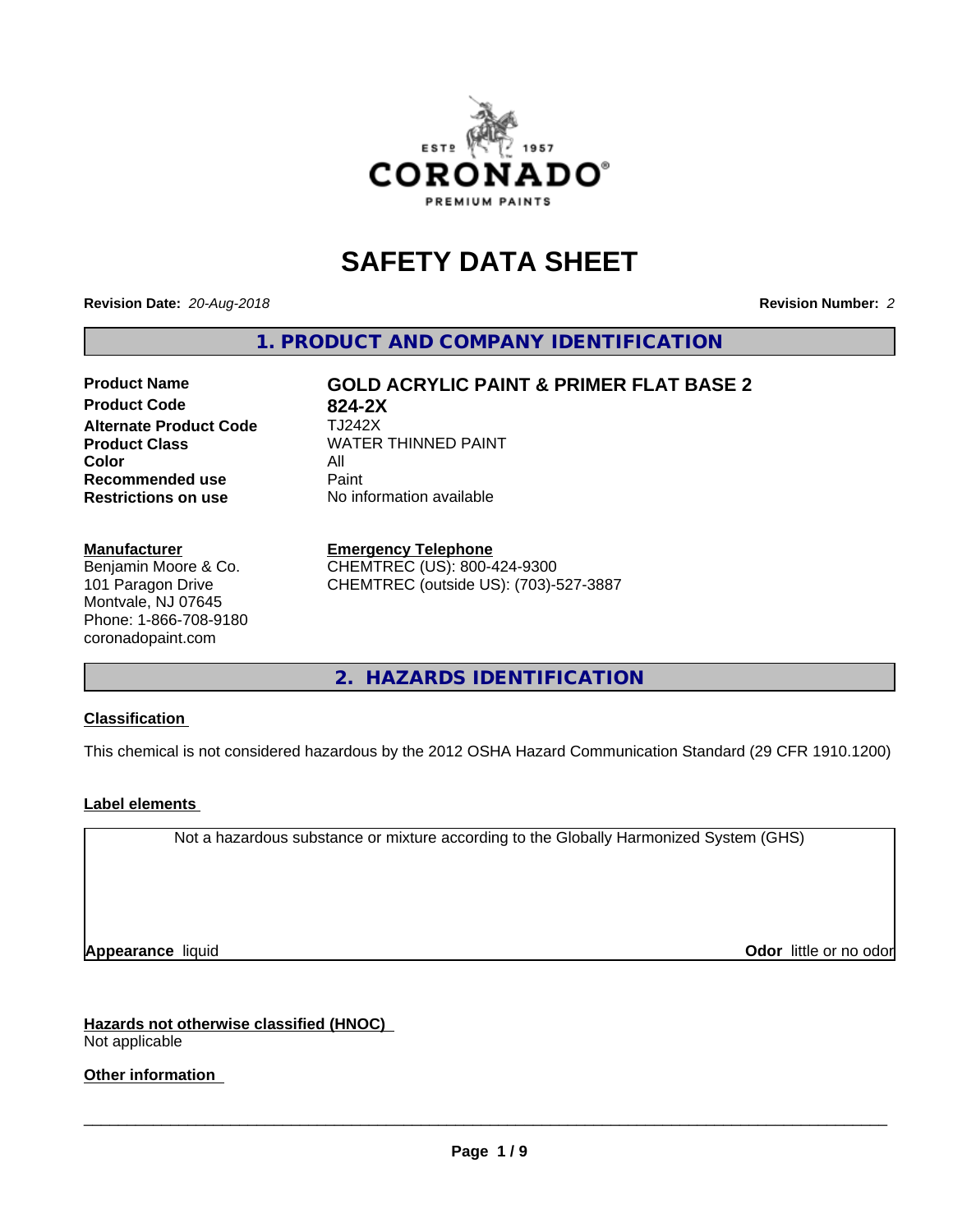No information available

# **3. COMPOSITION INFORMATION ON COMPONENTS**

\_\_\_\_\_\_\_\_\_\_\_\_\_\_\_\_\_\_\_\_\_\_\_\_\_\_\_\_\_\_\_\_\_\_\_\_\_\_\_\_\_\_\_\_\_\_\_\_\_\_\_\_\_\_\_\_\_\_\_\_\_\_\_\_\_\_\_\_\_\_\_\_\_\_\_\_\_\_\_\_\_\_\_\_\_\_\_\_\_\_\_\_\_

| <b>Chemical name</b> | <b>CAS No.</b> | Weight-% |
|----------------------|----------------|----------|
| Titanium dioxide     | 13463-67-7     | $\cdot$  |
| Kaolin               | 1332-58-7      |          |
| ∟imestone            | 1317-65-3      |          |

|                                                                                                                             |               | 4. FIRST AID MEASURES                                                                                                                        |  |
|-----------------------------------------------------------------------------------------------------------------------------|---------------|----------------------------------------------------------------------------------------------------------------------------------------------|--|
| <b>General Advice</b>                                                                                                       |               | No hazards which require special first aid measures.                                                                                         |  |
| <b>Eye Contact</b>                                                                                                          | physician.    | Rinse thoroughly with plenty of water for at least 15 minutes and consult a                                                                  |  |
| <b>Skin Contact</b>                                                                                                         |               | Wash off immediately with soap and plenty of water while removing all<br>contaminated clothes and shoes.                                     |  |
| Inhalation                                                                                                                  |               | Move to fresh air. If symptoms persist, call a physician.                                                                                    |  |
| Ingestion                                                                                                                   | if necessary. | Clean mouth with water and afterwards drink plenty of water. Consult a physician                                                             |  |
| <b>Most Important</b><br><b>Symptoms/Effects</b>                                                                            | None known.   |                                                                                                                                              |  |
| <b>Notes To Physician</b>                                                                                                   |               | Treat symptomatically.                                                                                                                       |  |
|                                                                                                                             |               | 5. FIRE-FIGHTING MEASURES                                                                                                                    |  |
| <b>Suitable Extinguishing Media</b>                                                                                         |               | Use extinguishing measures that are appropriate to local<br>circumstances and the surrounding environment.                                   |  |
| <b>Protective Equipment And Precautions For</b><br><b>Firefighters</b><br><b>Specific Hazards Arising From The Chemical</b> |               | As in any fire, wear self-contained breathing apparatus<br>pressure-demand, MSHA/NIOSH (approved or equivalent)<br>and full protective gear. |  |
|                                                                                                                             |               | Closed containers may rupture if exposed to fire or<br>extreme heat.                                                                         |  |
| <b>Sensitivity To Mechanical Impact</b>                                                                                     |               | No                                                                                                                                           |  |
| <b>Sensitivity To Static Discharge</b>                                                                                      |               | No                                                                                                                                           |  |

**Flash Point Data Flash Point (°F)**<br> **Flash Point (°C)**<br> **Flash Point (°C)**<br> **CO Flash Point (°C)** 

 $\overline{\phantom{a}}$  ,  $\overline{\phantom{a}}$  ,  $\overline{\phantom{a}}$  ,  $\overline{\phantom{a}}$  ,  $\overline{\phantom{a}}$  ,  $\overline{\phantom{a}}$  ,  $\overline{\phantom{a}}$  ,  $\overline{\phantom{a}}$  ,  $\overline{\phantom{a}}$  ,  $\overline{\phantom{a}}$  ,  $\overline{\phantom{a}}$  ,  $\overline{\phantom{a}}$  ,  $\overline{\phantom{a}}$  ,  $\overline{\phantom{a}}$  ,  $\overline{\phantom{a}}$  ,  $\overline{\phantom{a}}$ 

**Method** Not applicable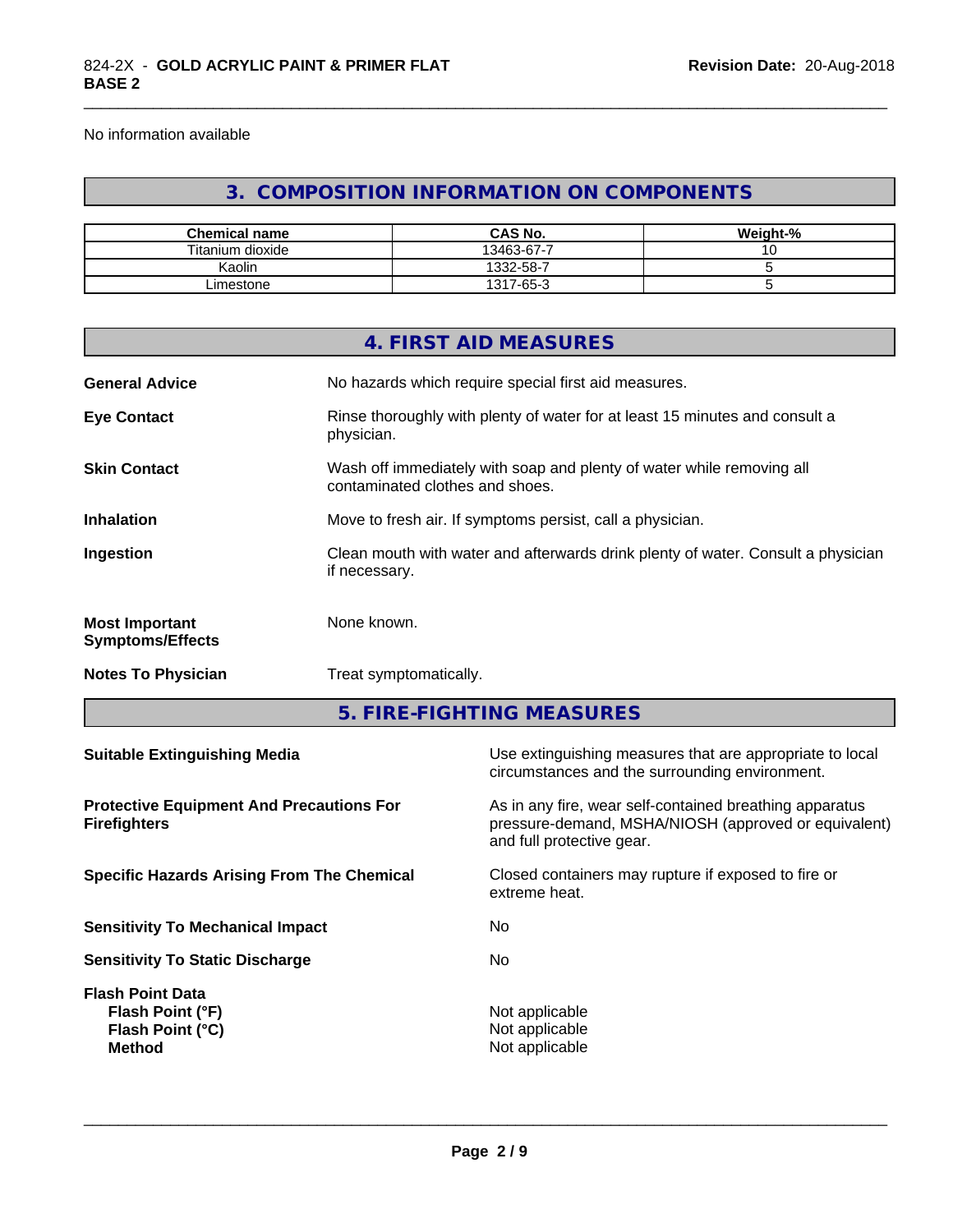#### **Flammability Limits In Air**

| Lower flammability limit:        |  |
|----------------------------------|--|
| <b>Upper flammability limit:</b> |  |

**Not applicable Not applicable** 

\_\_\_\_\_\_\_\_\_\_\_\_\_\_\_\_\_\_\_\_\_\_\_\_\_\_\_\_\_\_\_\_\_\_\_\_\_\_\_\_\_\_\_\_\_\_\_\_\_\_\_\_\_\_\_\_\_\_\_\_\_\_\_\_\_\_\_\_\_\_\_\_\_\_\_\_\_\_\_\_\_\_\_\_\_\_\_\_\_\_\_\_\_

**NFPA Health:** 1 **Flammability:** 0 **Instability:** 0 **Special:** Not Applicable

#### **NFPA Legend**

- 0 Not Hazardous
- 1 Slightly
- 2 Moderate
- 3 High
- 4 Severe

*The ratings assigned are only suggested ratings, the contractor/employer has ultimate responsibilities for NFPA ratings where this system is used.*

*Additional information regarding the NFPA rating system is available from the National Fire Protection Agency (NFPA) at www.nfpa.org.*

# **6. ACCIDENTAL RELEASE MEASURES**

| <b>Personal Precautions</b>                                                                                                            | Avoid contact with skin, eyes and clothing. Ensure adequate ventilation.                                                                                                         |
|----------------------------------------------------------------------------------------------------------------------------------------|----------------------------------------------------------------------------------------------------------------------------------------------------------------------------------|
| <b>Other Information</b>                                                                                                               | Prevent further leakage or spillage if safe to do so.                                                                                                                            |
| <b>Environmental precautions</b>                                                                                                       | See Section 12 for additional Ecological Information.                                                                                                                            |
| <b>Methods for Cleaning Up</b><br>Soak up with inert absorbent material. Sweep up and shovel into suitable<br>containers for disposal. |                                                                                                                                                                                  |
|                                                                                                                                        | 7. HANDLING AND STORAGE                                                                                                                                                          |
| Handling                                                                                                                               | Avoid contact with skin, eyes and clothing. Avoid breathing vapors, spray mists or<br>sanding dust. In case of insufficient ventilation, wear suitable respiratory<br>equipment. |
| <b>Storage</b>                                                                                                                         | Keep container tightly closed. Keep out of the reach of children.                                                                                                                |
|                                                                                                                                        |                                                                                                                                                                                  |

**Incompatible Materials** No information available

**8. EXPOSURE CONTROLS/PERSONAL PROTECTION**

#### **Exposure Limits**

| <b>Chemical name</b> | <b>ACGIH TLV</b>         | <b>OSHA PEL</b>            |
|----------------------|--------------------------|----------------------------|
| Titanium dioxide     | 10 mg/m $3$ - TWA        | 15 mg/m $3$ - TWA          |
| Kaolin               | $2 \text{ mg/m}^3$ - TWA | 15 mg/m <sup>3</sup> - TWA |
|                      |                          | $5 \text{ mg/m}^3$ - TWA   |
| Limestone            | N/E                      | 15 mg/m <sup>3</sup> - TWA |
|                      |                          | $5 \text{ mg/m}^3$ - TWA   |

### **Legend**

ACGIH - American Conference of Governmental Industrial Hygienists Exposure Limits OSHA - Occupational Safety & Health Administration Exposure Limits N/E - Not Established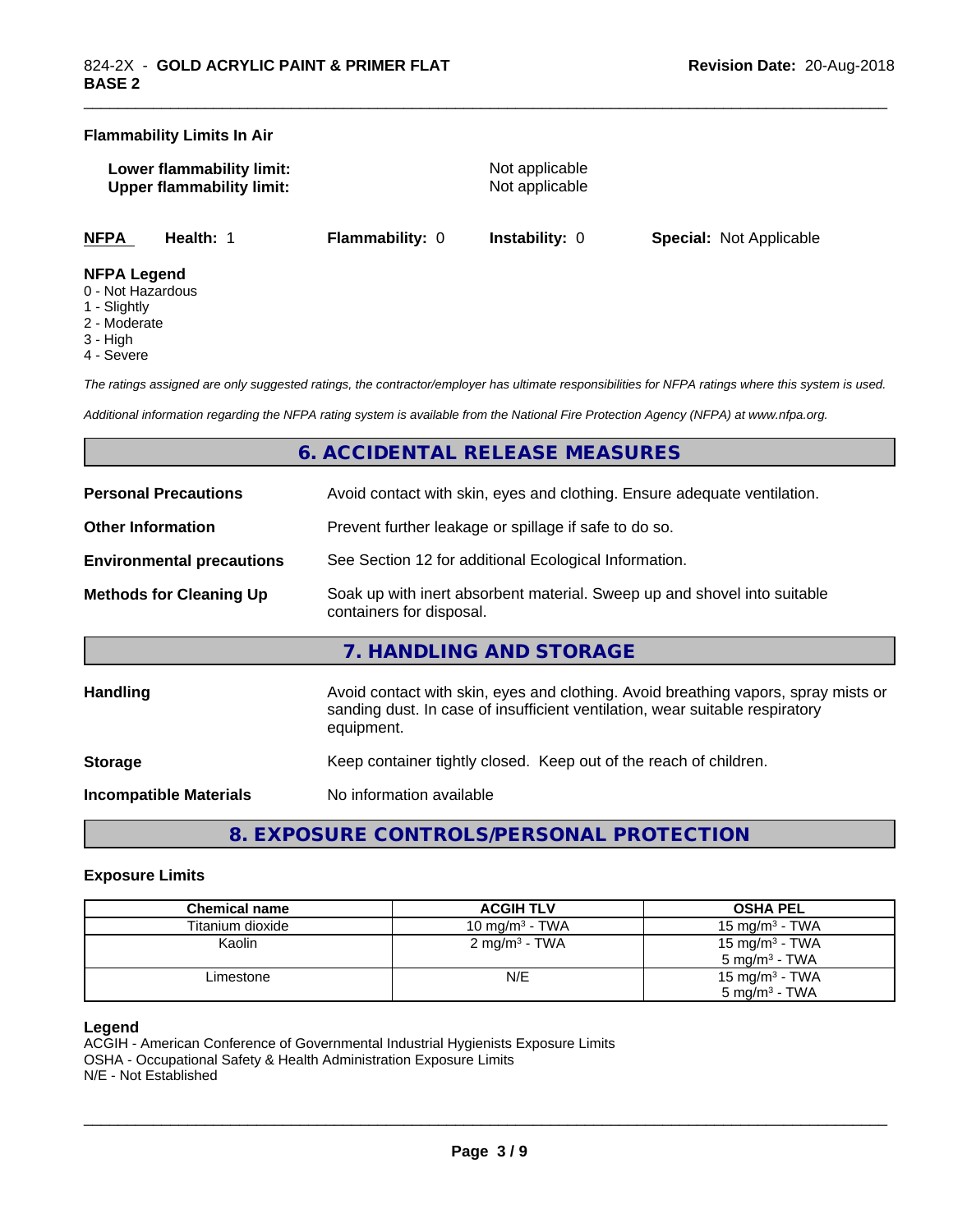| <b>Engineering Measures</b>                                                                                                   | Ensure adequate ventilation, especially in confined areas.                                                                                                  |  |  |
|-------------------------------------------------------------------------------------------------------------------------------|-------------------------------------------------------------------------------------------------------------------------------------------------------------|--|--|
| <b>Personal Protective Equipment</b><br><b>Eye/Face Protection</b><br><b>Skin Protection</b><br><b>Respiratory Protection</b> | Safety glasses with side-shields.<br>Protective gloves and impervious clothing.<br>In case of insufficient ventilation wear suitable respiratory equipment. |  |  |
| <b>Hygiene Measures</b>                                                                                                       | Avoid contact with skin, eves and clothing. Remove and wash contaminated                                                                                    |  |  |

**Hygiene Measures Hygiene Measures** Avoid contact with skin, eyes and clothing. Remove and wash contaminated clothing before re-use. Wash thoroughly after handling.

\_\_\_\_\_\_\_\_\_\_\_\_\_\_\_\_\_\_\_\_\_\_\_\_\_\_\_\_\_\_\_\_\_\_\_\_\_\_\_\_\_\_\_\_\_\_\_\_\_\_\_\_\_\_\_\_\_\_\_\_\_\_\_\_\_\_\_\_\_\_\_\_\_\_\_\_\_\_\_\_\_\_\_\_\_\_\_\_\_\_\_\_\_

# **9. PHYSICAL AND CHEMICAL PROPERTIES**

| Appearance                           | liquid                   |
|--------------------------------------|--------------------------|
| Odor                                 | little or no odor        |
| <b>Odor Threshold</b>                | No information available |
| Density (Ibs/gal)                    | $11.4 - 11.5$            |
| <b>Specific Gravity</b>              | $1.36 - 1.38$            |
| pH                                   | No information available |
| <b>Viscosity (cps)</b>               | No information available |
| Solubility(ies)                      | No information available |
| <b>Water solubility</b>              | No information available |
| <b>Evaporation Rate</b>              | No information available |
| Vapor pressure @20 °C (kPa)          | No information available |
| <b>Vapor density</b>                 | No information available |
| Wt. % Solids                         | $50 - 60$                |
| Vol. % Solids                        | $30 - 40$                |
| Wt. % Volatiles                      | $40 - 50$                |
| Vol. % Volatiles                     | $60 - 70$                |
| <b>VOC Regulatory Limit (g/L)</b>    | < 50                     |
| <b>Boiling Point (°F)</b>            | 212                      |
| <b>Boiling Point (°C)</b>            | 100                      |
| <b>Freezing Point (°F)</b>           | 32                       |
| <b>Freezing Point (°C)</b>           | $\Omega$                 |
| Flash Point (°F)                     | Not applicable           |
| Flash Point (°C)                     | Not applicable           |
| <b>Method</b>                        | Not applicable           |
| <b>Flammability (solid, gas)</b>     | Not applicable           |
| <b>Upper flammability limit:</b>     | Not applicable           |
| Lower flammability limit:            | Not applicable           |
| <b>Autoignition Temperature (°F)</b> | No information available |
| <b>Autoignition Temperature (°C)</b> | No information available |
| Decomposition Temperature (°F)       | No information available |
| Decomposition Temperature (°C)       | No information available |
| <b>Partition coefficient</b>         | No information available |

# **10. STABILITY AND REACTIVITY**

**Reactivity Not Applicable** Not Applicable

**Chemical Stability Chemical Stability** Stable under normal conditions.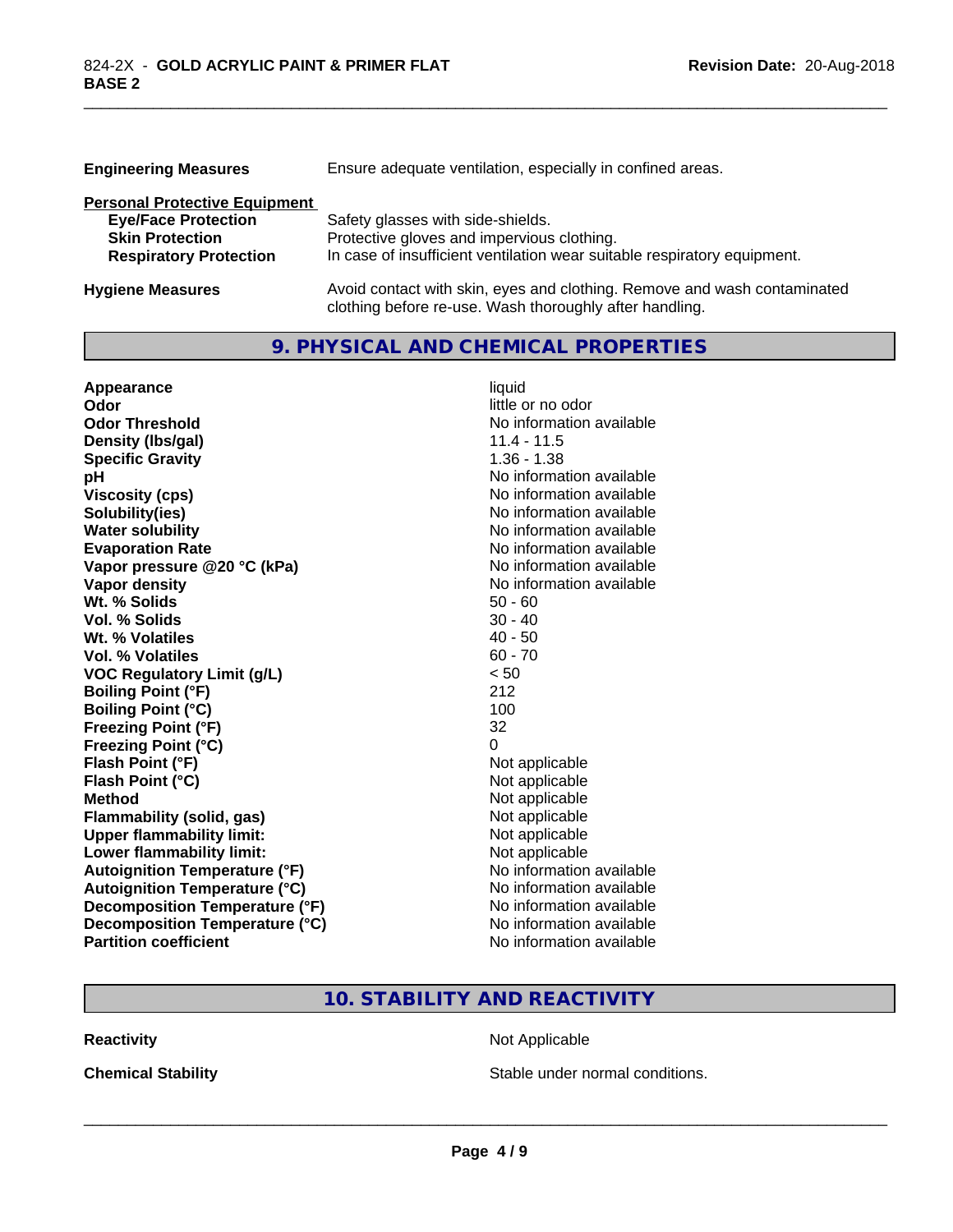| <b>Conditions to avoid</b>                                                                                                                                                                                                                                                                                                        |                                                                                                                                                                                                                                                                                                                                            | Prevent from freezing.                                                                     |  |
|-----------------------------------------------------------------------------------------------------------------------------------------------------------------------------------------------------------------------------------------------------------------------------------------------------------------------------------|--------------------------------------------------------------------------------------------------------------------------------------------------------------------------------------------------------------------------------------------------------------------------------------------------------------------------------------------|--------------------------------------------------------------------------------------------|--|
| <b>Incompatible Materials</b><br><b>Hazardous Decomposition Products</b><br>Possibility of hazardous reactions                                                                                                                                                                                                                    |                                                                                                                                                                                                                                                                                                                                            | No materials to be especially mentioned.                                                   |  |
|                                                                                                                                                                                                                                                                                                                                   |                                                                                                                                                                                                                                                                                                                                            | None under normal use.                                                                     |  |
|                                                                                                                                                                                                                                                                                                                                   |                                                                                                                                                                                                                                                                                                                                            | None under normal conditions of use.                                                       |  |
|                                                                                                                                                                                                                                                                                                                                   |                                                                                                                                                                                                                                                                                                                                            | 11. TOXICOLOGICAL INFORMATION                                                              |  |
| <b>Product Information</b>                                                                                                                                                                                                                                                                                                        |                                                                                                                                                                                                                                                                                                                                            |                                                                                            |  |
| Information on likely routes of exposure                                                                                                                                                                                                                                                                                          |                                                                                                                                                                                                                                                                                                                                            |                                                                                            |  |
| <b>Principal Routes of Exposure</b>                                                                                                                                                                                                                                                                                               | Eye contact, skin contact and inhalation.                                                                                                                                                                                                                                                                                                  |                                                                                            |  |
| <b>Acute Toxicity</b>                                                                                                                                                                                                                                                                                                             |                                                                                                                                                                                                                                                                                                                                            |                                                                                            |  |
| <b>Product Information</b>                                                                                                                                                                                                                                                                                                        | No information available                                                                                                                                                                                                                                                                                                                   |                                                                                            |  |
| Symptoms related to the physical, chemical and toxicological characteristics                                                                                                                                                                                                                                                      |                                                                                                                                                                                                                                                                                                                                            |                                                                                            |  |
| <b>Symptoms</b>                                                                                                                                                                                                                                                                                                                   | No information available                                                                                                                                                                                                                                                                                                                   |                                                                                            |  |
|                                                                                                                                                                                                                                                                                                                                   |                                                                                                                                                                                                                                                                                                                                            | Delayed and immediate effects as well as chronic effects from short and long-term exposure |  |
| Eye contact<br><b>Skin contact</b>                                                                                                                                                                                                                                                                                                | May cause slight irritation.<br>skin and cause irritation.                                                                                                                                                                                                                                                                                 | Substance may cause slight skin irritation. Prolonged or repeated contact may dry          |  |
| Inhalation<br>Ingestion<br><b>Sensitization</b><br><b>Neurological Effects</b><br><b>Mutagenic Effects</b><br><b>Reproductive Effects</b><br><b>Developmental Effects</b><br><b>Target organ effects</b><br><b>STOT - single exposure</b><br><b>STOT - repeated exposure</b><br>Other adverse effects<br><b>Aspiration Hazard</b> | May cause irritation of respiratory tract.<br>No information available<br>No information available.<br>No information available.<br>No information available.<br>No information available.<br>No information available.<br>No information available.<br>No information available.<br>No information available.<br>No information available | Ingestion may cause gastrointestinal irritation, nausea, vomiting and diarrhea.            |  |
| <b>Numerical measures of toxicity</b>                                                                                                                                                                                                                                                                                             |                                                                                                                                                                                                                                                                                                                                            |                                                                                            |  |
| <b>ATEmix (oral)</b>                                                                                                                                                                                                                                                                                                              | 112751                                                                                                                                                                                                                                                                                                                                     |                                                                                            |  |
| <b>Component Information</b>                                                                                                                                                                                                                                                                                                      |                                                                                                                                                                                                                                                                                                                                            |                                                                                            |  |
| Titanium dioxide<br>LD50 Oral: > 10000 mg/kg (Rat)<br>Kaolin<br>LD50 Oral: $>$ 5000 mg/kg (Rat)                                                                                                                                                                                                                                   |                                                                                                                                                                                                                                                                                                                                            |                                                                                            |  |
| Carcinogenicity                                                                                                                                                                                                                                                                                                                   |                                                                                                                                                                                                                                                                                                                                            |                                                                                            |  |

\_\_\_\_\_\_\_\_\_\_\_\_\_\_\_\_\_\_\_\_\_\_\_\_\_\_\_\_\_\_\_\_\_\_\_\_\_\_\_\_\_\_\_\_\_\_\_\_\_\_\_\_\_\_\_\_\_\_\_\_\_\_\_\_\_\_\_\_\_\_\_\_\_\_\_\_\_\_\_\_\_\_\_\_\_\_\_\_\_\_\_\_\_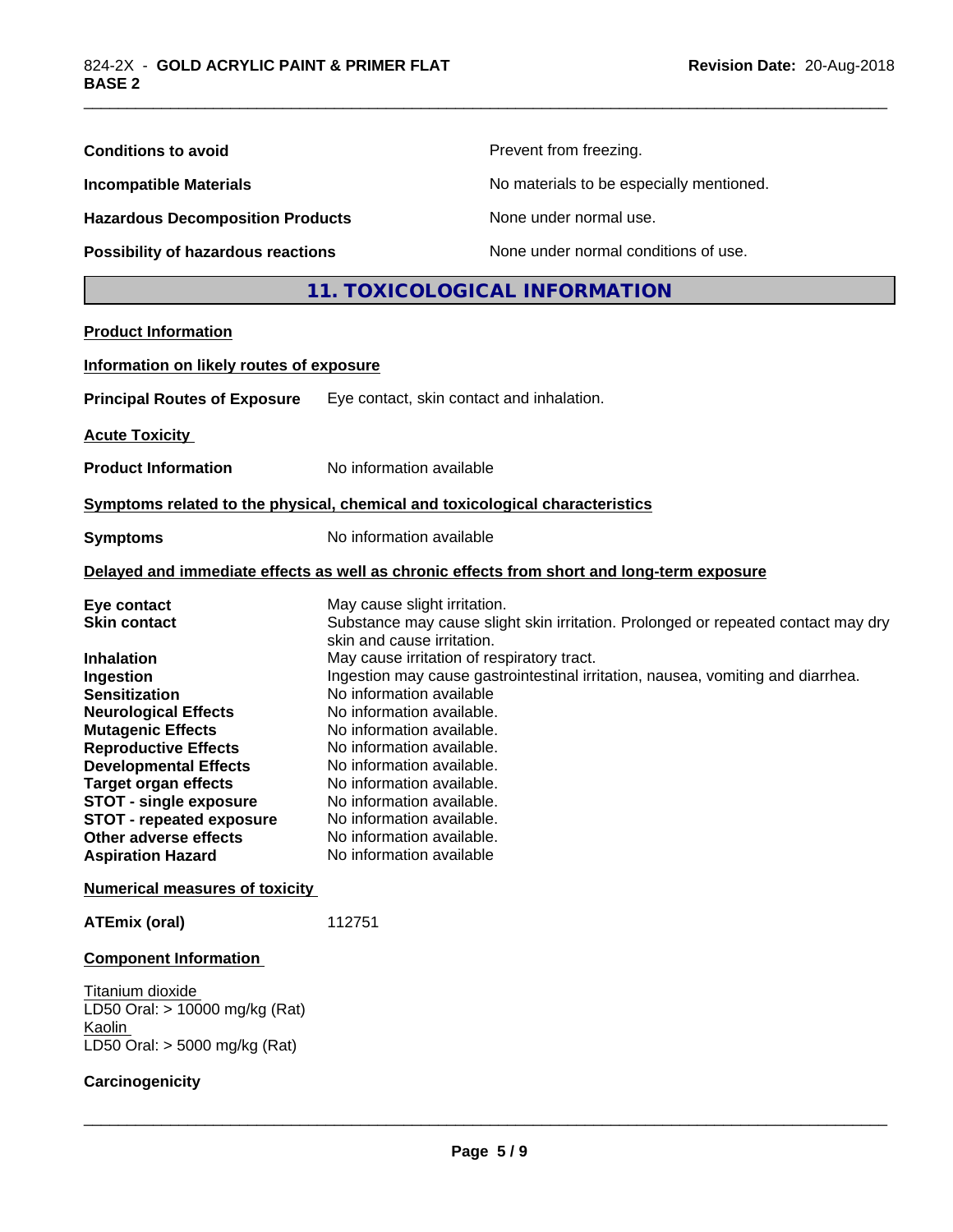*The information below indicateswhether each agency has listed any ingredient as a carcinogen:.*

| <b>Chemical</b><br>name  | <b>IARC</b>                    | <b>NTP</b> | <b>OSHA</b> |
|--------------------------|--------------------------------|------------|-------------|
|                          | . .<br>2B<br>Possible<br>Human |            | Listed<br>. |
| .<br>dioxide<br>⊺itanium | Carcinogen                     |            |             |

\_\_\_\_\_\_\_\_\_\_\_\_\_\_\_\_\_\_\_\_\_\_\_\_\_\_\_\_\_\_\_\_\_\_\_\_\_\_\_\_\_\_\_\_\_\_\_\_\_\_\_\_\_\_\_\_\_\_\_\_\_\_\_\_\_\_\_\_\_\_\_\_\_\_\_\_\_\_\_\_\_\_\_\_\_\_\_\_\_\_\_\_\_

• Although IARC has classified titanium dioxide as possibly carcinogenic to humans (2B), their summary concludes: "No significant exposure to titanium dioxide is thought to occur during the use of products in which titanium dioxide is bound to other materials, such as paint."

#### **Legend**

IARC - International Agency for Research on Cancer NTP - National Toxicity Program OSHA - Occupational Safety & Health Administration

**12. ECOLOGICAL INFORMATION**

# **Ecotoxicity Effects**

The environmental impact of this product has not been fully investigated.

### **Product Information**

#### **Acute Toxicity to Fish**

No information available

#### **Acute Toxicity to Aquatic Invertebrates**

No information available

#### **Acute Toxicity to Aquatic Plants**

No information available

#### **Persistence / Degradability**

No information available.

#### **Bioaccumulation**

There is no data for this product.

#### **Mobility in Environmental Media**

No information available.

#### **Ozone**

No information available

### **Component Information**

#### **Acute Toxicity to Fish**

Titanium dioxide  $LC50:$  > 1000 mg/L (Fathead Minnow - 96 hr.)

#### **Acute Toxicity to Aquatic Invertebrates**

No information available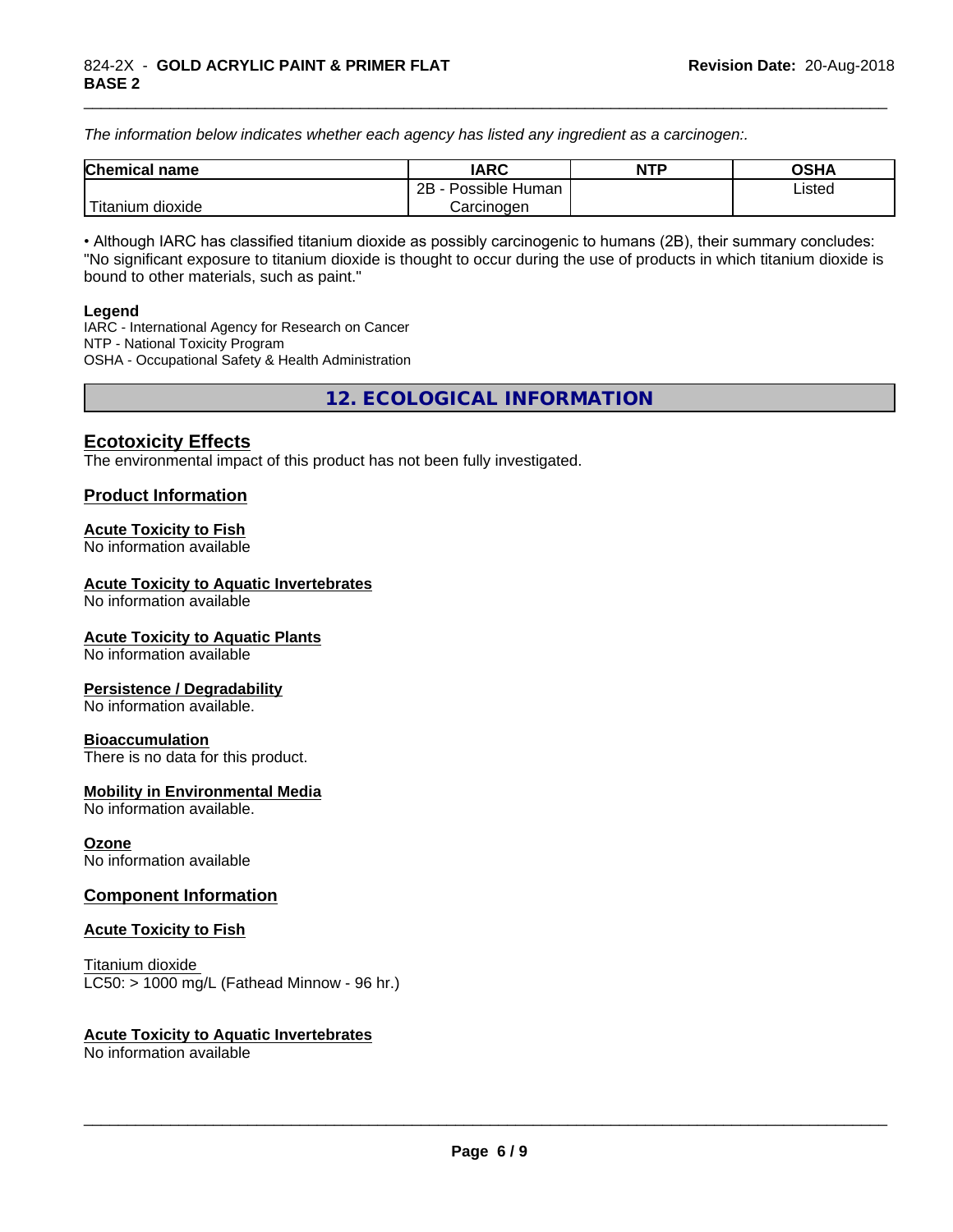#### **Acute Toxicity to Aquatic Plants**

No information available

|                              | 13. DISPOSAL CONSIDERATIONS                                                                                                                                                                                               |  |
|------------------------------|---------------------------------------------------------------------------------------------------------------------------------------------------------------------------------------------------------------------------|--|
| <b>Waste Disposal Method</b> | Dispose of in accordance with federal, state, and local regulations. Local<br>requirements may vary, consult your sanitation department or state-designated<br>environmental protection agency for more disposal options. |  |
|                              | 14. TRANSPORT INFORMATION                                                                                                                                                                                                 |  |
| <b>DOT</b>                   | Not regulated                                                                                                                                                                                                             |  |
| <b>ICAO/IATA</b>             | Not regulated                                                                                                                                                                                                             |  |
| <b>IMDG/IMO</b>              | Not regulated                                                                                                                                                                                                             |  |
|                              | 15. REGULATORY INFORMATION                                                                                                                                                                                                |  |

\_\_\_\_\_\_\_\_\_\_\_\_\_\_\_\_\_\_\_\_\_\_\_\_\_\_\_\_\_\_\_\_\_\_\_\_\_\_\_\_\_\_\_\_\_\_\_\_\_\_\_\_\_\_\_\_\_\_\_\_\_\_\_\_\_\_\_\_\_\_\_\_\_\_\_\_\_\_\_\_\_\_\_\_\_\_\_\_\_\_\_\_\_

# **International Inventories**

| <b>TSCA: United States</b> | Yes - All components are listed or exempt. |
|----------------------------|--------------------------------------------|
| <b>DSL: Canada</b>         | Yes - All components are listed or exempt. |

# **Federal Regulations**

| SARA 311/312 hazardous categorization |    |  |
|---------------------------------------|----|--|
| Acute health hazard                   | Nο |  |
| Chronic Health Hazard                 | Nο |  |
| Fire hazard                           | Nο |  |
| Sudden release of pressure hazard     | N٥ |  |

Reactive Hazard No. No. 2012

# **SARA 313**

Section 313 of Title III of the Superfund Amendments and Reauthorization Act of 1986 (SARA). This product contains a chemical or chemicals which are subject to the reporting requirements of the Act and Title 40 of the Code of Federal Regulations, Part 372:

*None*

**Clean Air Act,Section 112 Hazardous Air Pollutants (HAPs) (see 40 CFR 61)**

This product contains the following HAPs:

*None*

# **US State Regulations**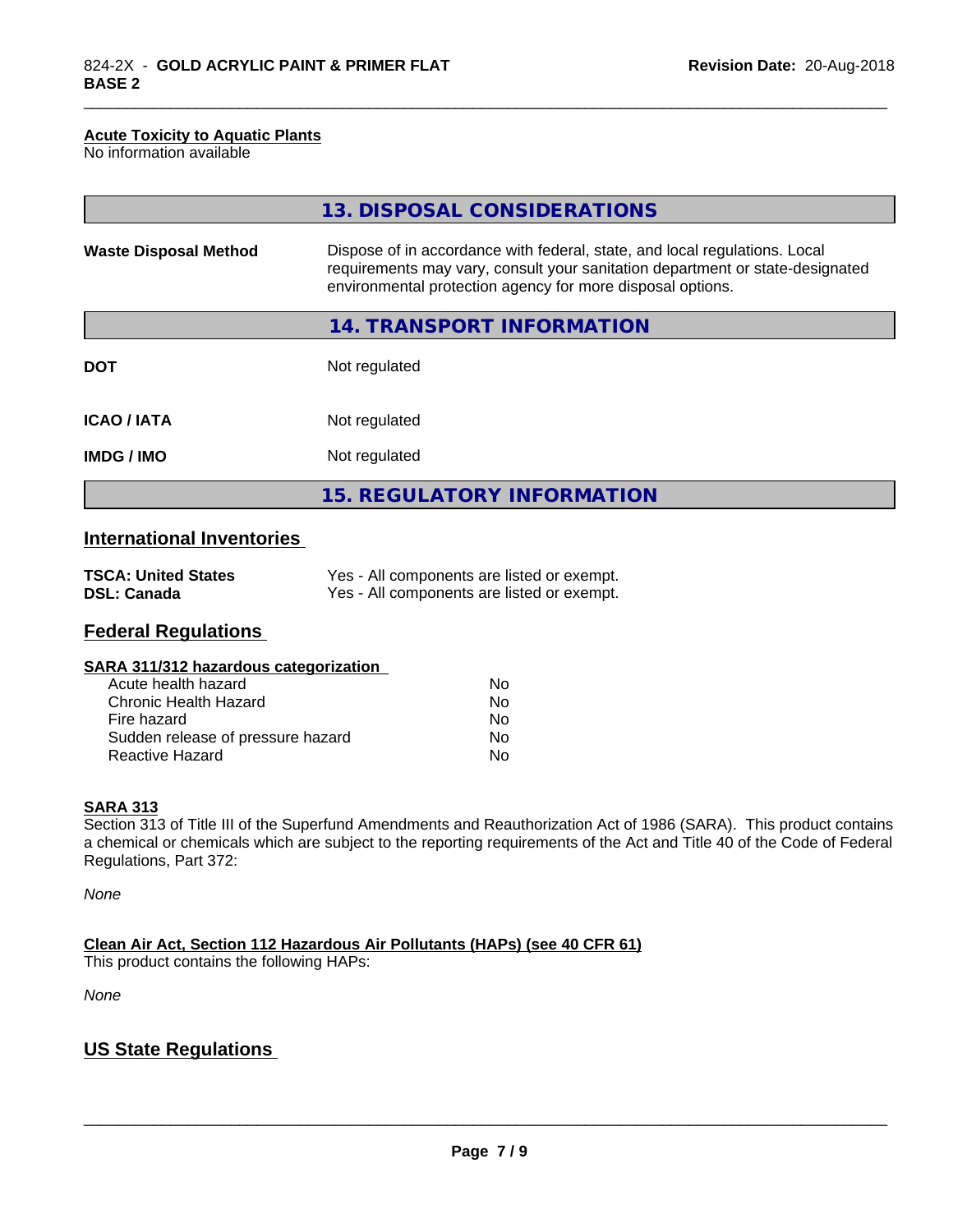#### **California Proposition 65**

# **43 WARNING:** Cancer and Reproductive Harm– www.P65warnings.ca.gov

#### **State Right-to-Know**

| <b>Chemical name</b> | <b>Massachusetts</b> | <b>New Jersey</b> | Pennsylvania |
|----------------------|----------------------|-------------------|--------------|
| Titanium dioxide     |                      |                   |              |
| Kaolin               |                      |                   |              |
| ∟imestone            |                      |                   |              |

#### **Legend**

X - Listed

### **16. OTHER INFORMATION**

**HMIS** - **Health:** 1 **Flammability:** 0 **Reactivity:** 0 **PPE:** -

#### **HMIS Legend**

- 0 Minimal Hazard
- 1 Slight Hazard
- 2 Moderate Hazard
- 3 Serious Hazard
- 4 Severe Hazard
- \* Chronic Hazard

X - Consult your supervisor or S.O.P. for "Special" handling instructions.

*Note: The PPE rating has intentionally been left blank. Choose appropriate PPE that will protect employees from the hazards the material will present under the actual normal conditions of use.*

*Caution: HMISÒ ratings are based on a 0-4 rating scale, with 0 representing minimal hazards or risks, and 4 representing significant hazards or risks. Although HMISÒ ratings are not required on MSDSs under 29 CFR 1910.1200, the preparer, has chosen to provide them. HMISÒ ratings are to be used only in conjunction with a fully implemented HMISÒ program by workers who have received appropriate HMISÒ training. HMISÒ is a registered trade and service mark of the NPCA. HMISÒ materials may be purchased exclusively from J. J. Keller (800) 327-6868.*

 **WARNING!** If you scrape, sand, or remove old paint, you may release lead dust. LEAD IS TOXIC. EXPOSURE TO LEAD DUST CAN CAUSE SERIOUS ILLNESS, SUCH AS BRAIN DAMAGE, ESPECIALLY IN CHILDREN. PREGNANT WOMEN SHOULD ALSO AVOID EXPOSURE.Wear a NIOSH approved respirator to control lead exposure. Clean up carefully with a HEPA vacuum and a wet mop. Before you start, find out how to protect yourself and your family by contacting the National Lead Information Hotline at 1-800-424-LEAD or log on to www.epa.gov/lead.

| <b>Prepared By</b>      | <b>Product Stewardship Department</b><br>Benjamin Moore & Co.<br>101 Paragon Drive<br>Montvale, NJ 07645<br>800-225-5554 |
|-------------------------|--------------------------------------------------------------------------------------------------------------------------|
| <b>Revision Date:</b>   | 20-Aug-2018                                                                                                              |
| <b>Revision Summary</b> | Not available                                                                                                            |